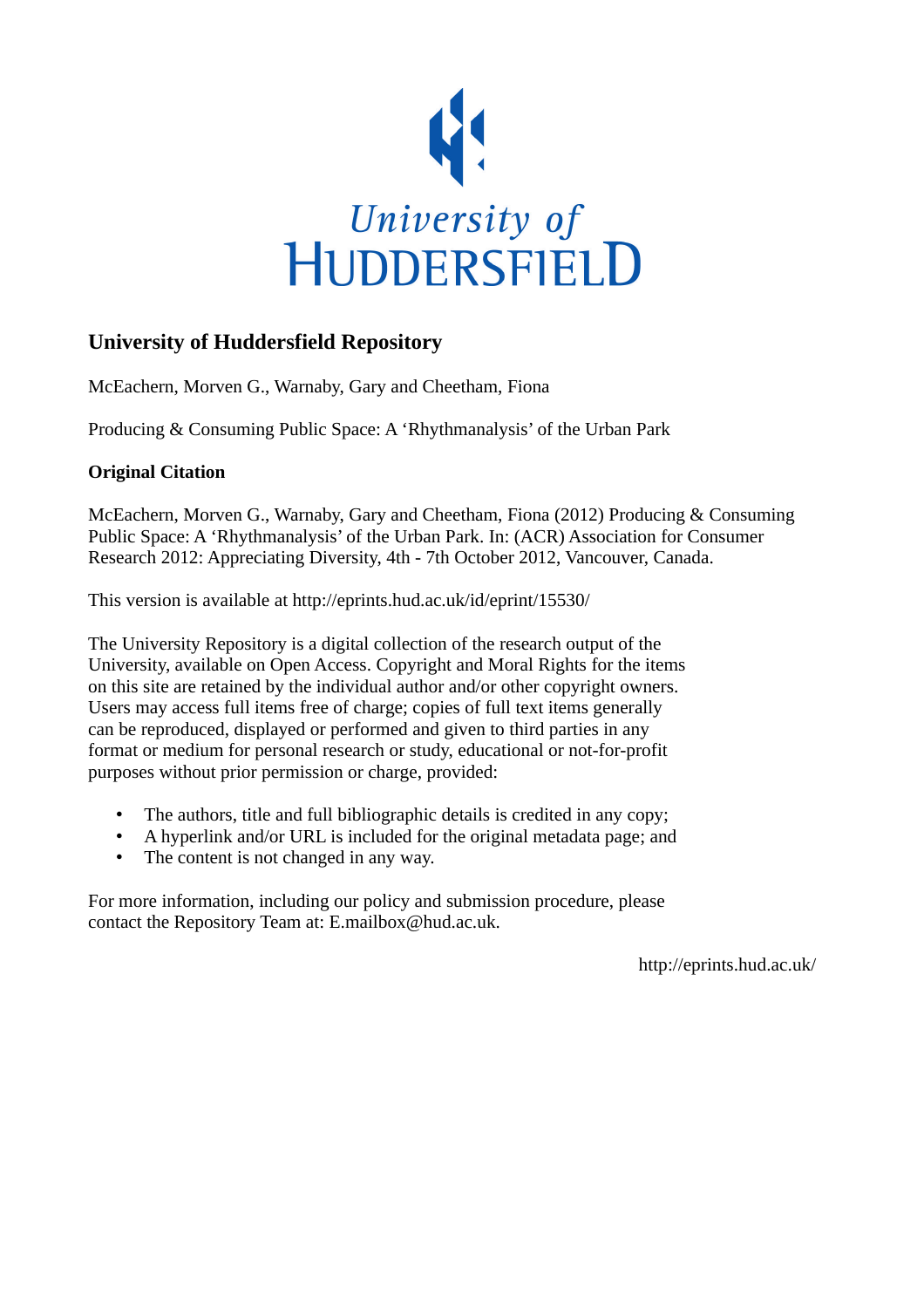### **Producing & Consuming Public Space: A 'Rhythmanalysis' of the Urban Park**

Morven McEachern, Lancaster University, UK Gary Warnaby, University of Liverpool, UK Fiona Cheetham, University of Salford, UK

#### **EXTENDED ABSTRACT**

Over 2.5 billion visits are made to UK parks each year (Greenspace, 2007). Hence, there is, unsurprisingly, an abundance of literature dedicated to parks, especially within the context of urban regeneration (Inroy 2000). However, little attention has been given to how these forms of social space are produced/consumed (Arsel and Bean 2010; Brace-Govan 2010; Costa and Bamossy 2003; Ozalp and Belk 2009; Sherry 2000), or about the temporality of these consumption experiences (Arnould and Thompson 2005). Calls to develop a more detailed understanding of the nature and meanings of consumptionrelated practices associated with park users have recently been made (Lee, Shepley, and Huang 2009), which suggests an opportunity to offer a more comprehensive analysis of the temporal consumption experiences encountered by urban park users, and the subsequent contribution to a perceived 'sense of place'.

For many industrialised cities, the creation of urban parks in the mid nineteenth century was seen to provide "lungs to the inhabitants of densely populated districts" (Latimer 1987, 7) and a place where the general public could take exercise. Thus, giving rise to a strong correlation between the quality of green space/accessibility to public parks and quality of life (Barbosa et al. 2007). Accordingly, changes were also made to the way that urban park spaces are being produced and managed, moving from city councils merely fulfilling the function of park caretaker to a more strategic and actively 'managed' role whereby planned marketing activities are created to differentiate experience of the locale and (co-)create consumer value (Warnaby 2009).

Public parks and green spaces are "by their nature multifunctional and analysis falls between different academic areas" (CABE Space 2010, 42). Therefore, drawing from sociology's view that "space and the duality production/consumption are thus dynamic concepts based on practices" (Styhre and Engberg 2003, 116), de Certeau's (1984) and Lefebvre's (1991) notion of space as a "practiced place" is employed here. Moreover, as social practice is composed from daily, monthly and annual rhythms as well as natural rhythms, Lefebvre's (2004) concept of 'rhythmanalysis' helps to capture more fully the embodied everyday experience of those who use or pass through the urban park space. Lefebvre suggests that rhythm exists when there is an interaction between a place, a time and an expenditure of energy, and which will incorporate repetition (in time and space), interferences of linear processes (originating from human activity/social practices) and cyclical processes (originating in nature/the cosmos), and a cycle of birth, growth, peak, decline and end. Lefebvre notes the existence of numerous rhythms (i.e. polyrhythmia), which can "unite with one another in a state of health, in normal (which is to say normed!) everydayness" (i.e. eurhythmia), or can be discordant (i.e. arrthymia), which he perceives as "a pathological state" (2004, 16).

The study focuses on parks in the north west of England, UK. To help capture the diversity and complexity of human and nonhuman interaction in this socio-cultural context, we employ visual ethnography (Pink 2007) and walking interviews with users (Clark 2009). Compared to interviews alone, the use of photographs and film arguably help to capture more fully, the "lived realities of everyday consumption" (Belk and Kozinets 2005, 128). Rather than merely recording movement or repetition of rhythms, our mode of analysis attends to moods, atmospheres and reciprocal interactions

between humans as well as between non-human pulses of life, in other words, the ways in which rhythms *animate* the urban and facilitate the creation of a 'sense of place'.

The visual and aural narratives produced as a result of these complimentary methods have helped us to make sense of the temporality of the urban park as a consumption experience. A constant and dominant rhythm identified at all parks is the ebb and flow of user traffic, echoing the linear rhythms of travelling to work or school as well as serving as a constant reminder of the surrounding industrialisation. Unsurprisingly, cyclical rhythms are extremely pronounced in the urban park context, separated by days, nights and seasonal events. Early morning, weekend rhythms are dominated by harmonic non-human interactions between swaying trees and birdsong which later become muffled as the park gates give way to the everyday 'commercial rhythms' of the fast food vendors preparing for the day ahead. From mid-morning to early afternoon, the urban park attracts a diverse range of individuals and groups. As the rhythmic pace intensifies, the exchanges between humans appear organized and amicable.

For the most part, the user's mood is of enjoyment and appreciation - "*Heaton Park would be my favourite...it's a lovely space. It really used to lift my spirits and clear my head especially going for an early morning walk...it was lovely".* However, tensions were evident at times (perhaps in a manifestation of arrthymia), with certain users indicating their annoyance at the intrusions and lack of respect for their space - *"Every time I go to the park jogging I have dogs chase me. A few make contact with my feet and I have no idea if they are going to bite or something*". Social relations brought about by interactions between non-humans and other non-humans were also spoken of by dog walkers – *"the dogs stop and say hello to each other and you kind of naturally speak to the owner and ask them about their dog...so you build up a rapport based on dog ownership".* While recognising the role of urban park managers in 'managing' the aesthetics of the park space and organising seasonal events such as summer concerts and charity 'fun-runs', it is clear that it is the users who are instrumental in co-creating the overall image, ambience and consumption experience of the urban park.

The multiple (poly)rhythms brought about by interactions between place, time and human (and non-human) action, help to illustrate more fully the temporal nature of urban park users' consumption experiences. The paper concludes by discussing how our study helps distance our analysis from wholly textual accounts of park usage as well as providing management and policy recommendations regarding the essence of urban park space.

#### **References**

- Arnould, Eric J. and Craig J. Thompson (2005), "Consumer Culture Theory (CCT): Twenty Years of Research," *Journal of Consumer Research,* 31 (March), 868-82.
- Arsel, Zeynep and Jonathan Bean (2010), "Making and Consuming Places: From Discrete Things to the Big Picture," in *Advances in Consumer Research,* Vol. 38, ed. Darren W. Dahl, Gita V. Johar and Stijn M.J. van Osselaer, Duluth, MN: Association for Consumer Research, 1-8.
- Barbosa, Olga., Jamie A. Tratalos, Paul R. Armsworth, Richard G. Davies, Richard A. Fuller,